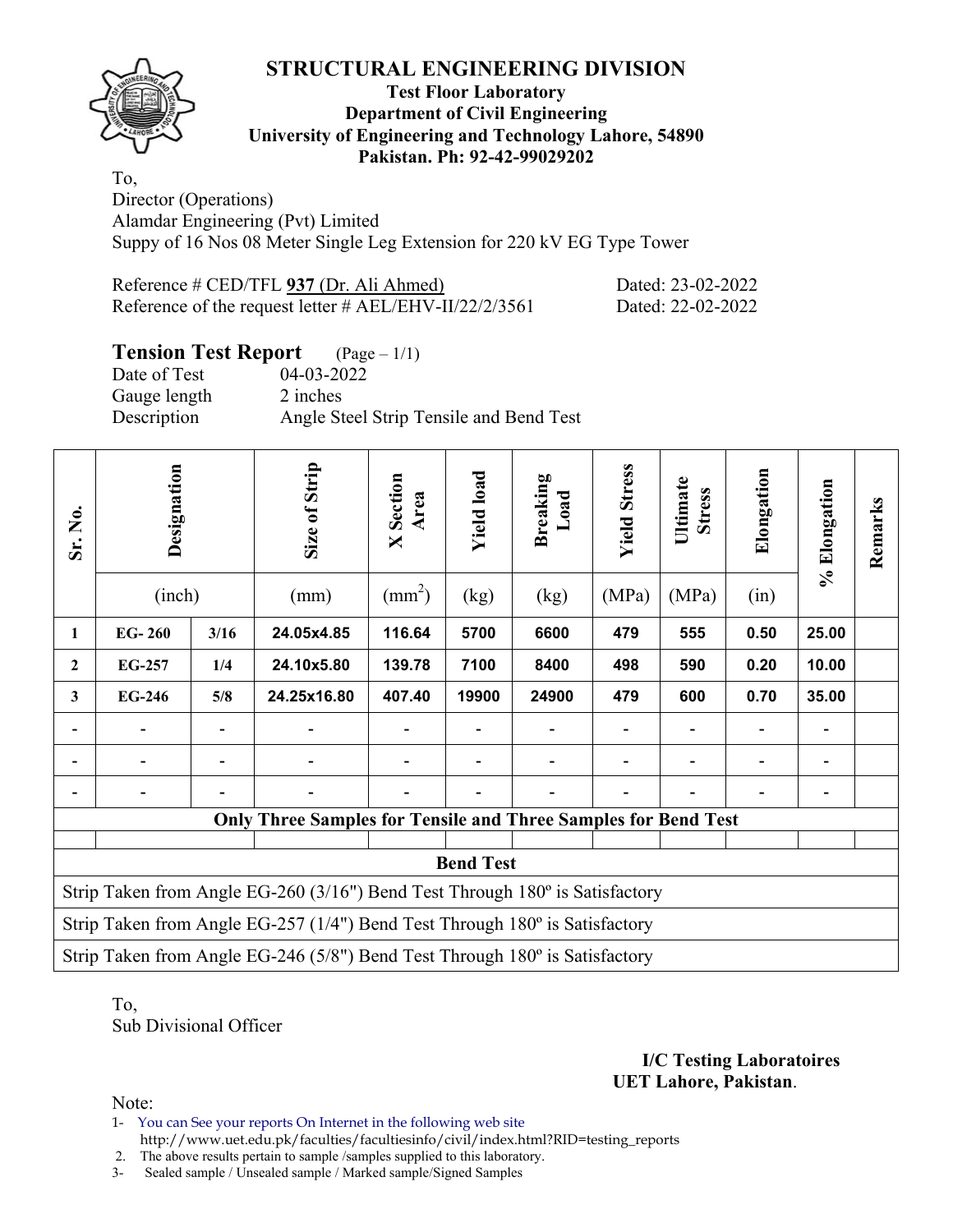### **STRUCTURAL ENGINEERING DIVISION**



#### **Test Floor Laboratory Department of Civil Engineering University of Engineering and Technology Lahore, 54890 Pakistan. Ph: 92-42-99029202**

Public Health Engineering Sub Division Khushab

(Construction of PCC Slab, Surface Drain, Sullage Carrier, Culverts & Other Allied Works in UC Kund District Khushab)

| Reference # CED/TFL 996 (Dr. Asad Ali)      | Dated: 03-03-2022 |
|---------------------------------------------|-------------------|
| Reference of the request letter $\# 67/KHB$ | Dated: 19-01-2022 |

# **Tension Test Report** (Page -1/1)<br>Date of Test 04-03-2022

Date of Test Gauge length 8 inches

Description Deformed Steel Bar Tensile Test as per ASTM-A615

| Sr. No.                  | Weight                   |                          | Diameter/<br><b>Size</b><br>(inch) |                          | Area<br>$(in^2)$         | <b>Yield load</b>        | <b>Breaking</b><br>Load                 |                          | <b>Yield Stress</b><br>(psi) | <b>Ultimate Stress</b><br>(psi) |                          | Elongation               |                              | Remarks |
|--------------------------|--------------------------|--------------------------|------------------------------------|--------------------------|--------------------------|--------------------------|-----------------------------------------|--------------------------|------------------------------|---------------------------------|--------------------------|--------------------------|------------------------------|---------|
|                          | $\frac{2}{10}$           | Nominal                  | <b>Actual</b>                      | Nominal                  | Actual                   | (kg)                     | (kg)                                    | Nominal                  | Actual                       | Nominal                         | Actual                   | (inch)                   | % Elongation                 |         |
| $\mathbf{1}$             | 0.411                    | 3/8                      | 0.392                              | 0.11                     | 0.121                    | 2700                     | 3330                                    | 54100                    | 49320                        | 66800                           | 60900                    | 2.00                     | 25.0                         |         |
| $\overline{2}$           | 0.405                    | 3/8                      | 0.390                              | 0.11                     | 0.119                    | 2520                     | 3180                                    | 50500                    | 46610                        | 63800                           | 58900                    | 1.70                     | 21.3                         |         |
| $\overline{\phantom{a}}$ | $\overline{\phantom{0}}$ | $\blacksquare$           | $\overline{\phantom{0}}$           | $\blacksquare$           | $\blacksquare$           | $\overline{\phantom{0}}$ | $\overline{\phantom{0}}$                | $\overline{\phantom{0}}$ | $\overline{\phantom{0}}$     | $\overline{\phantom{a}}$        | $\overline{\phantom{a}}$ | $\overline{\phantom{a}}$ | $\blacksquare$               |         |
| $\blacksquare$           |                          | $\overline{\phantom{a}}$ |                                    | $\overline{\phantom{0}}$ | $\overline{\phantom{0}}$ |                          |                                         |                          |                              | $\overline{\phantom{a}}$        | $\overline{\phantom{a}}$ | $\blacksquare$           | $\qquad \qquad \blacksquare$ |         |
| $\overline{\phantom{a}}$ |                          | $\overline{\phantom{0}}$ |                                    |                          | $\overline{\phantom{0}}$ |                          |                                         |                          |                              |                                 | $\overline{\phantom{0}}$ | $\overline{\phantom{0}}$ | $\overline{\phantom{0}}$     |         |
| $\blacksquare$           | $\overline{a}$           | $\overline{\phantom{0}}$ | $\overline{\phantom{0}}$           | $\overline{\phantom{0}}$ | $\overline{\phantom{0}}$ | $\overline{\phantom{0}}$ | $\overline{\phantom{0}}$                | $\overline{\phantom{0}}$ | $\blacksquare$               | $\overline{\phantom{0}}$        | $\overline{\phantom{a}}$ | $\overline{\phantom{a}}$ | $\blacksquare$               |         |
|                          |                          |                          |                                    |                          |                          |                          | Note: only two samples for tensile test |                          |                              |                                 |                          |                          |                              |         |
|                          |                          |                          |                                    |                          |                          |                          |                                         |                          |                              |                                 |                          |                          |                              |         |
| <b>Bend Test</b>         |                          |                          |                                    |                          |                          |                          |                                         |                          |                              |                                 |                          |                          |                              |         |
|                          |                          |                          |                                    |                          |                          |                          |                                         |                          |                              |                                 |                          |                          |                              |         |
|                          |                          |                          |                                    |                          |                          |                          |                                         |                          |                              |                                 |                          |                          |                              |         |
|                          |                          |                          |                                    |                          |                          |                          |                                         |                          |                              |                                 |                          |                          |                              |         |

**I/C Testing Laboratoires UET Lahore, Pakistan**.

Note:

1- You can See your reports On Internet in the following web site http://www.uet.edu.pk/faculties/facultiesinfo/civil/index.html?RID=testing\_reports

2. The above results pertain to sample /samples supplied to this laboratory.

3- Sealed sample / Unsealed sample / Marked sample/Signed Samples